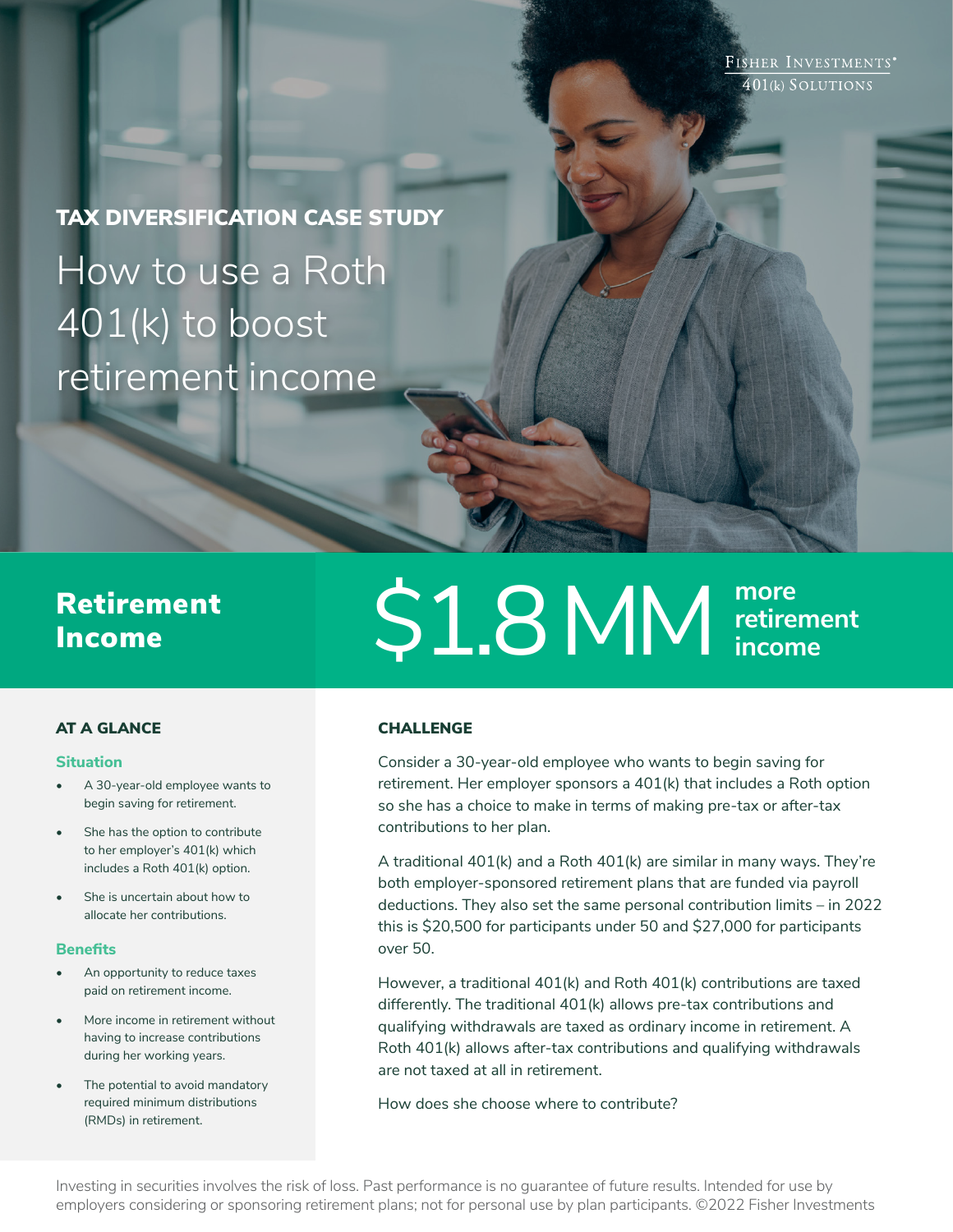#### **OBJECTIVE**

Deciding how to contribute to an employer's 401(k) plan is a major financial decision for plan participants. Making the best decision requires partnering with a 401(k) plan advisor that provides proactive one-onone guidance to help each participant make the best decision for their situation.

While the company offers a 401(k) plan with a Roth option, the existing plan advisor does not provide oneon-one guidance. As a result, plan participation is low and most participants don't understand the difference between a Roth 401(k) and a traditional 401(k). The plan sponsor wants to upgrade the level of service so participants receive personalized guidance to guide them through these major financial decisions.

#### **SOLUTION**

The plan sponsor hires Fisher Investments 401(k) Solutions as their plan advisor. During the one-on-one enrollment meetings Fisher conducts with each plan participant, the retirement counselor educates the 30 year-old employee about the benefits of an after-tax contribution vs a tax-deferred contribution.

As a result of this education, the employee models out two savings scenarios. One scenario where she puts 100% of her contributions into a traditional 401(k) and another where she contributes 100% to a Roth 401(k). For each scenario she assumes:

- Annual personal contributions up to the 2022  $IRS$  maximum<sup>1</sup> from age 30 to 64 years old.
- For the accumulation phase, she assumes a starting salary of \$100,000, 3% increase each year until age 64 and investment growth of 7% net of investment fees.
- For the de-accumulation phase, she assumes withdrawals start at \$160,000 at age 65 and increase 3% each year from ages 66 to age 90. Income from Social Security and other sources are excluded.
- Tax rates during both phases are at the 2022 federal rates for married filing jointly and excludes state taxes.

At age 90, which scenario resulted in fewer taxes and more lifetime net income? See the chart on the next page.



**\$1.8 MM**

**more retirement income**

**fewer taxes on 401(k) contributions & withdrawals**

**-89%**



#### **RESULTS**

• More retirement income Fisher provides guidance to help a plan participant create a strategy that can provide \$1.8MM more income in retirement without increasing contributions.

#### **Fewer taxes**

The Roth 401(k) savings scenario results in 89% fewer taxes on retirement contributions and withdrawals, which is a savings of ~\$1.7MM over the lifetime of the investment.

# • More confidence

The Fisher retirement counselor educates a participant on the pros and cons of after-tax and pre-tax contributions, which resultes in greater knowledge and confidence in a successful retirement.